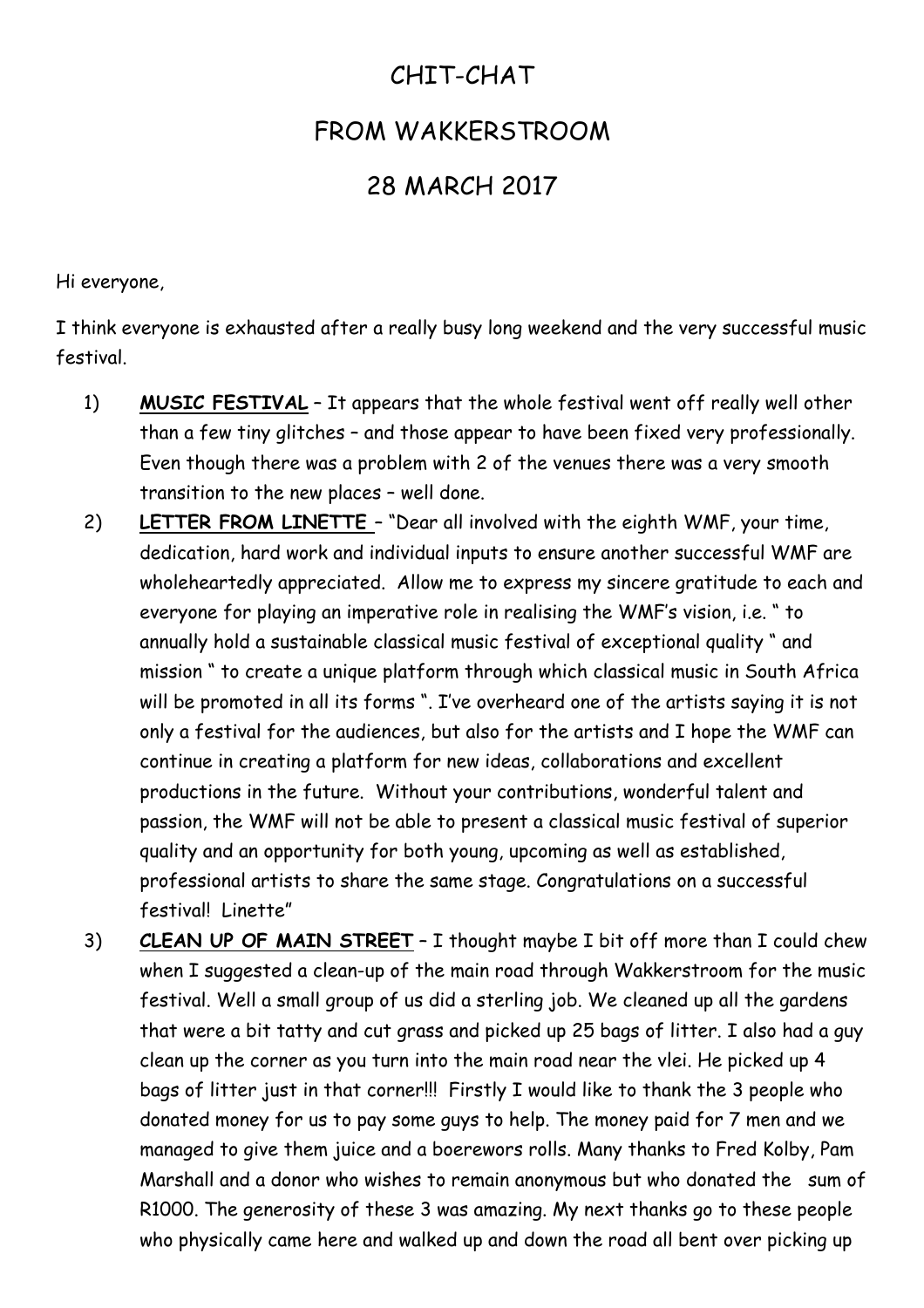litter. These people were stars. Claudine Spencer, Rupert and Gwynne Lawlor, Peter and myself! They all did a wonderful job sweating in the hot sun. The other people I would like to thank are those that delivered their gardeners for the day and picked up the bags of litter and dumped them. These thanks go to Linda Michaelmores, Ulrike Wischausen, Karen Kotze and Gys Roos (Sorry Gys not sure how to spell your name)

- 4) **UPCOMING EVENTS 30 March** at Wetlands at 15h00 is the W.T.A. A.G.M. with a bring and braai afterwards. Please bring your own drinks as well. After a freezing weekend and a cold few days it will be nice to stand around on a warm evening and braai**. 15 APRIL** – The Easter Market is hoping to get going. If you have anything to sell or contribute to this market please contact Linda Michaelmore to help make it a success. **6 MAY** – Vlei vees. This is a yearly event and well worth supporting. The meat is from the local farmers and is very reasonably priced. **8-12 MAY** – The Working With Fire guys will be clearing the area around the knot on Ossewakop Kop. I am not sure when the painting of the knot will be, but we certainly can't paint it when it is surrounded by grass and weeds and possibly snakes! **20 MAY** – Natural Fibre Fair. This is also a yearly event and very enjoyable, especially as winter is rapidly approaching and they will be selling all sorts of warm goodies! **17 JUNE** – 21.1Km & 10km RUN/WALK & a 5km FUN-RUN. Starting and finishing at the NGK Grounds. All races starting at 8h00. More details in next chit-chat**. 24JUNE**– Car Boot Sale at DeKotzenhof.
- 5) **BIRD CLUB OUTING -** A little bird whispered in my ear that there might be a very exciting next bird outing. They are planning to go to Ingula power station for 2 days (which means a night sleepover). It sounds like a lot of fun. It's set foraction on 18 April and ending on 20 April. If you're interested, call Claudine Tavlet on 083 347 2770. Talking about birds, Keith Davidson put a message on facebook this morning. He says that this week they had an African Hawk Eagle hunting in their garden and last week two crowned cranes settled in for the night on their pine tree. How exciting was that? Pete and I also had a surprise visit about a week ago, we were standing on our verandah and a Gymnogene swooped around the corner onto our verandah. He saw us – got a fright and swooped across the road where he landed in a tree for awhile. He was so big and beautiful and so close that his wing touched my arm!!! Awesome!
- 6) **BOOK SALE**  Over the weekend of the Music Festival the Bird club had their biggest ever book sale. Brian would like to extend his thanks to the townies and out-of-townies who supported the Wakkerstroom Bird Club book sale at the Total Garage. They raised the excellent sum of R5,041.60 with virtually no costs. This money will go a long way towards their planned spraying in the wetland commencing in early spring. Special thanks to the owner and also the girls (who prefer to remain nameless) who run the garage, for sorting and storing the books and helping